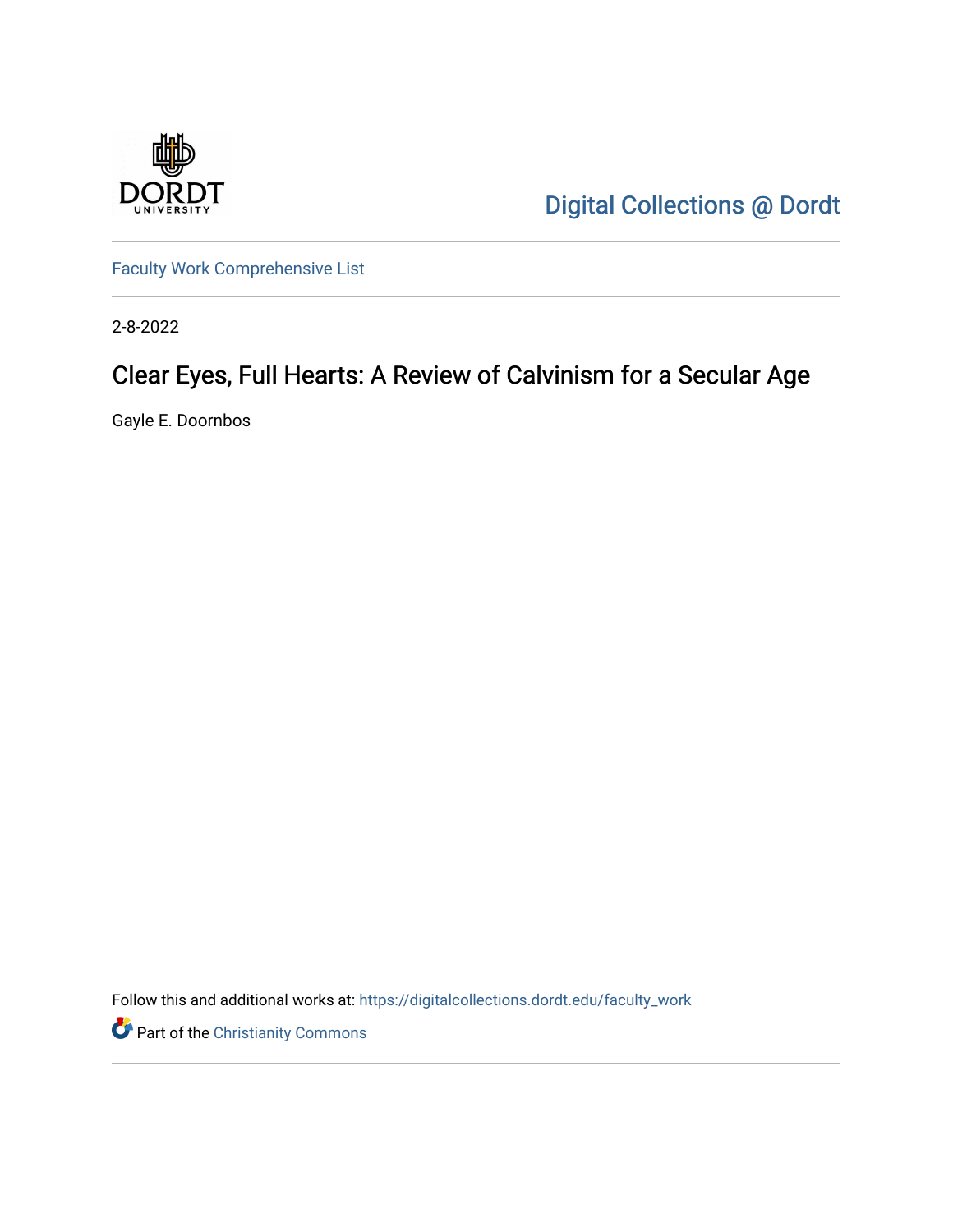## Clear Eyes, Full Hearts: A Review of Calvinism for a Secular Age

#### Abstract

"The authors invite us to know what it is like to live and work within a tradition that has significant flaws alongside profound insights."

Posting about the book Calvinism for a Secular Age from In All Things - an online journal for critical reflection on faith, culture, art, and every ordinary-yet-graced square inch of God's creation.

<https://inallthings.org/clear-eyes-full-hearts-a-review-of-calvinism-for-a-secular-age/>

#### Keywords

In All Things, book review, Calvinism for a Secular Age, twenty-first century, reading, Abraham Kuyper, Stone Lectures, Jessica R. Joustra, Robert J. Joustra

#### **Disciplines**

**Christianity** 

#### **Comments**

[In All Things](http://inallthings.org/) is a publication of the [Andreas Center for Reformed Scholarship and Service](http://www.dordt.edu/services_support/andreas_center/) at Dordt [University](http://www.dordt.edu/).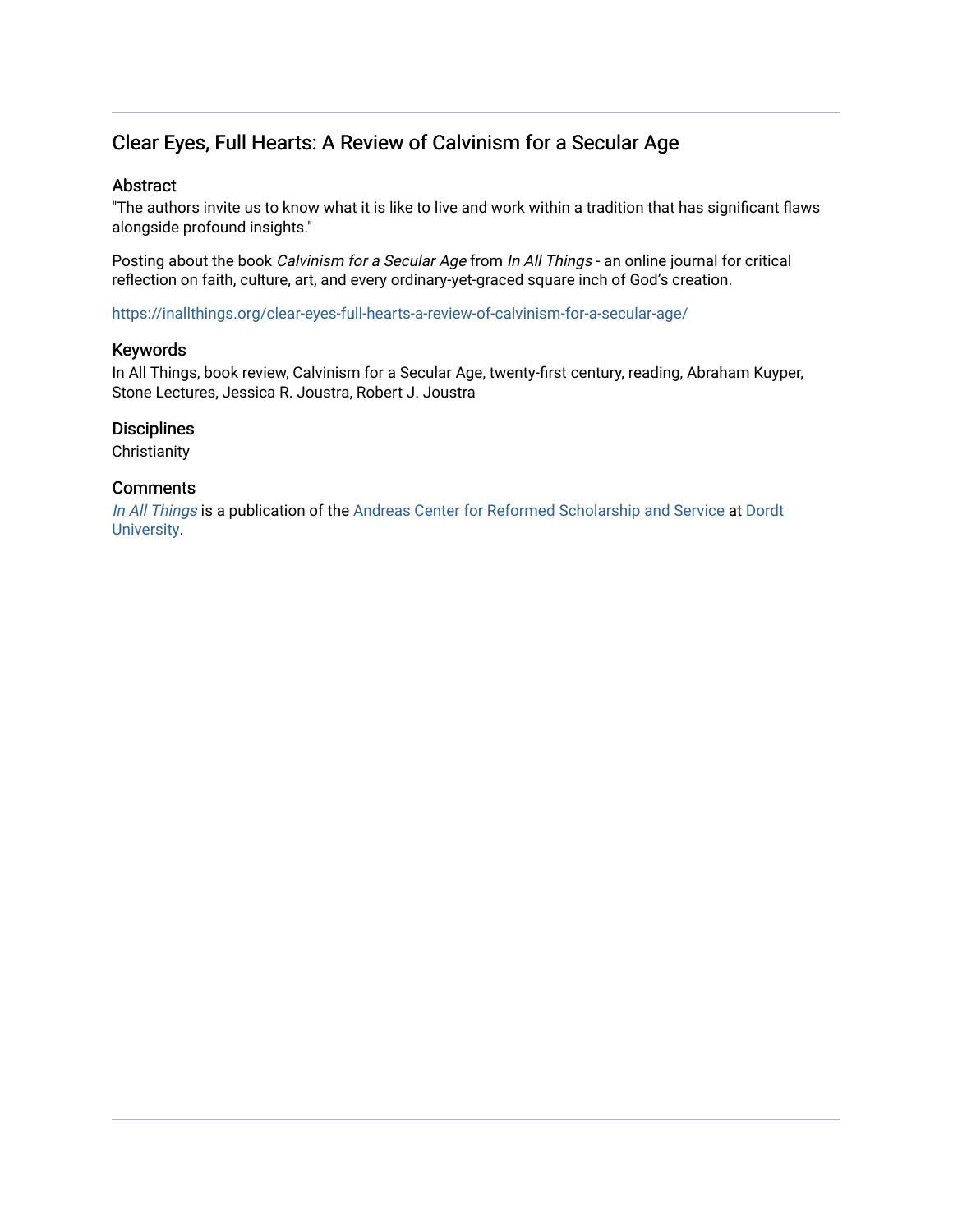# **Clear Eyes, Full Hearts: A Review of** *Calvinism for a Secular Age*

#### **[Gayle Doornbos](https://inallthings.org/author/gayle-doornbos/)**

#### **February 8, 2022**

## **Title:** *Calvinism for a Secular Age: A Twenty-First-Century Reading of Abraham Kuyper's Stone Lectures* **Author:** Jessica R. Joustra, Robert J. Joustra **Publisher:** IVP Academic **Publishing Date:** February 8, 2022 **Pages:** 248 (Paperback) **ISBN:** 978-1514001462

"Clear eyes, full hearts, can't lose." It's the rallying cry of the Dillon Panthers, the fictional football team from the TV show *Friday Night Lights.* Meant to encourage the team and remind them how the game should be played, it's a memorable and powerful feature of the show. Reading *Calvinism for a Secular Age,* I could not help but come away thinking about how well the cry from *Friday Night Lights* captures what the book offers. Edited by Robert and Jessica Joustra, *Calvinism for a Secular Age* brings together scholars from multiple fields who invite us to consider Abraham Kuyper's legacy and relevance for today. Using Kuyper's Stone Lectures on Calvinism (given at Princeton Theological Seminary in 1898) as an introductory guide to Kuyper's vision of Christianity, each chapter summarizes what Kuyper said, what Kuyperians did, and what they should do.

#### **Clear Eyes**:

What arises from the approach taken by *Calvinism and a Secular Age* is at least two kinds of clarity. The first is clarity concerning Kuyper's all-encompassing, capacious, and constructive vision of Christianity. Kuyper presents a Christianity that is enmeshed in creational life. For Kuyper, Calvinism's unique contrition is that it presents a life-encompassing vision of Christianity that refuses to reduce Christianity to soteriological categories. In the able hands of the contributors to this volume, the insights and central components of Kuyper's thought are clearly presented, providing guidance for newcomers to Kuyper.

The second is clarity concerning Kuyper's faults, complexities, and limitations. While the editors and authors all inhabit the Neo-Calvinist tradition that flows from Kuyper, none of them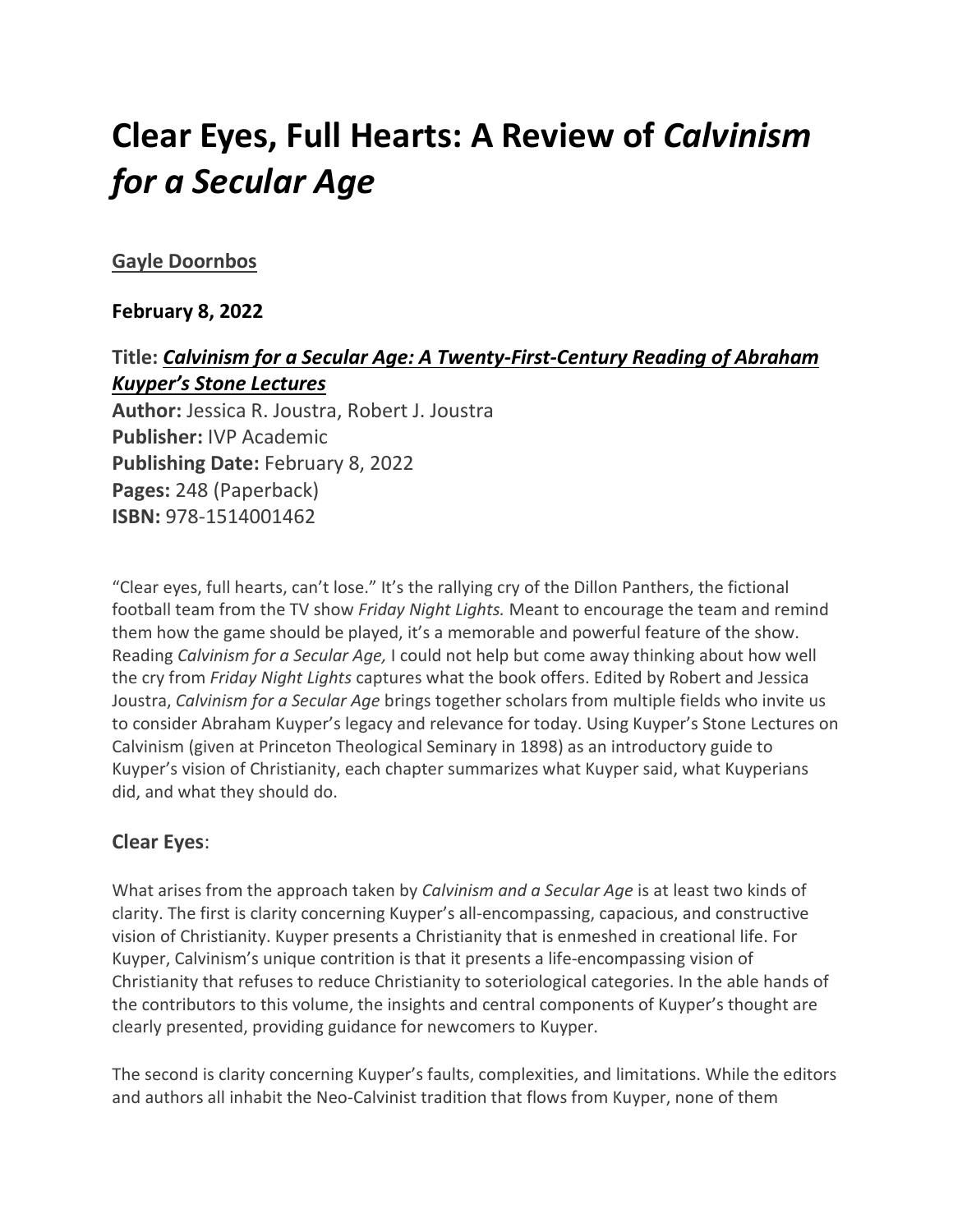approach Kuyper or his influence with rose-colored classes. Ready to look at Kuyper's faults and blind spots with clear eyes, this is no hagiography. Rather, it is an open and honest assessment, acknowledging that Kuyper and his vision had serious flaws and limitations that, at times, have caused immense harm to those following in his wake. This has a profound effect. The authors invite us to know what it is like to live and work within a tradition that has significant flaws alongside profound insights. By honestly assessing Kuyper, we are presented with what anyone working within a tradition needs: a model for engagement that neither demonizes nor exalts its past luminaries, but seeks to understand, critique, and develop the tradition.

### **Full Hearts**:

While *Calvinism for a Secular Age* primarily introduces readers to Kuyper's thought and seeks to identify his relevance for today, it does not reduce Kuyper's vision to an intellectual one. Rather, at various points, it highlights how Kuyper's affirmation of Christ's Lordship over all of creation and call for Christian engagement in every aspect of life grows out of a relationship with God. In Jessica Joustra's conclusion and Richard Mouw's chapter, "Kuyper and Life Systems," the centrality of Kuyper's piety and his refusal to bifurcate the head and the heart, public life and intimacy with God, 'worldviewing and spiritual meditation' is identified**. <sup>1</sup>** In other words, Kuyper's vision of Christianity is one of full heads and full hearts.

While clearly mentioned throughout the volume, it is one aspect of the book that I wish was more thoroughly treated. The lack of a chapter on Kuyper's piety makes sense given that the primary framework for the book is Kuyper's *Lectures on Calvinism.* However, I do hope the strong, clear statements on Kuyper's piety entice readers to pursue learning more about his meditations and spirituality as the fuel for engagement in every sphere of life. One of the unfortunate legacies of Kuyper's reception in North America is that it has often been lopsided, recognizing his worldviewing and culture engaging side and leaving the piety of his meditations on the other side of the Atlantic. In other words, North American reception has often focused on Christ's Lordship over 'every square inch,' while forgetting that the square inch of the soul is vital to Kuyper's vibrant vision of Christianity.

## **Can't Lose**:

Finally, *Calvinism for a Secular Age* invites its readers to consider a different definition of what it means to "win." As highlighted in the book, Kuyper tended towards world-affirming optimism and utilized militaristic language to describe the mortal battle between Christianity and modernism. Taken in a certain direction, these threads in Kuyper can be twisted into a triumphalist narrative that defines itself through 'winning' ideological and cultural battles and proclaims an over-realized eschatology. What arises from *Calvinism for a Secular Age,* however, is a different picture. First, as each author unpacks what Kuyperians did, a complex realistic narrative arises that challenges any airs of triumphalism that may remain. This is a tradition with a history that is beautiful *and* broken. It is a tradition that has a glorious, generative and broad vision for the Christian, but it is one that is imperfect. And it is a vision that, after one